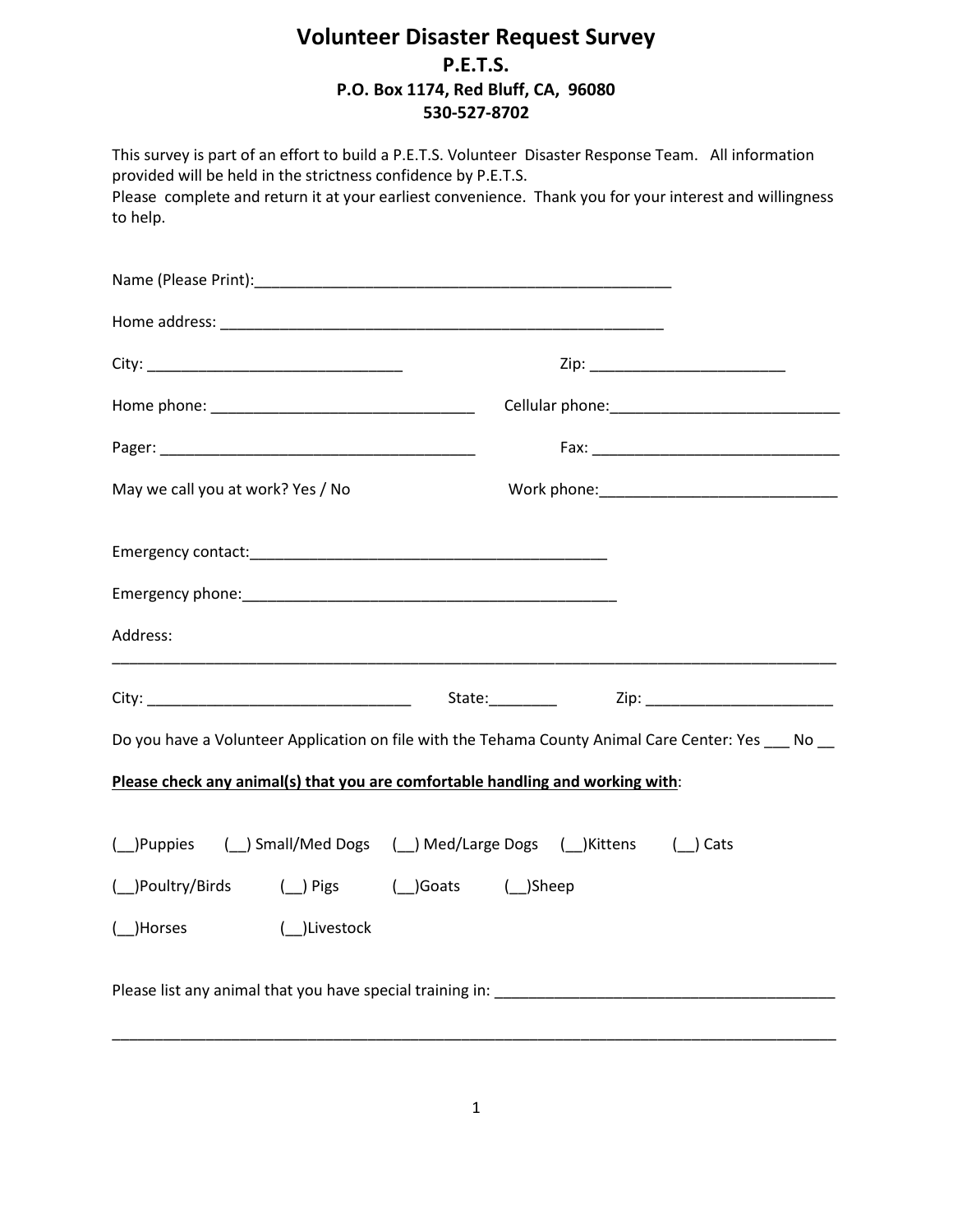**Section A.**

**If you are willing to assist in transporting animals out of affected areas, please complete this section:**

| Vehicle                                                                                                                             |                      |                                           |             |
|-------------------------------------------------------------------------------------------------------------------------------------|----------------------|-------------------------------------------|-------------|
|                                                                                                                                     |                      |                                           |             |
| <b>Trailer</b>                                                                                                                      |                      |                                           |             |
| Is the vehicle that you would be driving, covered by liability insurance? Yes:                                                      |                      |                                           | No:         |
|                                                                                                                                     |                      |                                           |             |
| <b>Section B.</b>                                                                                                                   |                      |                                           |             |
| If you are willing to open up your home or ranch to house displaced animals on a temporary<br>basis, please complete this section : |                      |                                           |             |
| Number of animals you are willing to take at a time:  Dogs_________ Cats________                                                    |                      |                                           |             |
|                                                                                                                                     |                      |                                           |             |
| Any restrictions on the type of animal you can take? (age, sex, temperament, housebroken, crate                                     |                      |                                           |             |
|                                                                                                                                     |                      |                                           |             |
|                                                                                                                                     |                      |                                           |             |
| <b>Type of Dwelling:</b>                                                                                                            |                      |                                           |             |
| House $\frac{1}{2}$                                                                                                                 | Apartment Farm       |                                           | Mobile Home |
| Fenced Yard                                                                                                                         |                      | Type of Fence _____________  Height _____ |             |
| Kennel Runs _____                                                                                                                   | Indoor/Outdoor _____ |                                           |             |